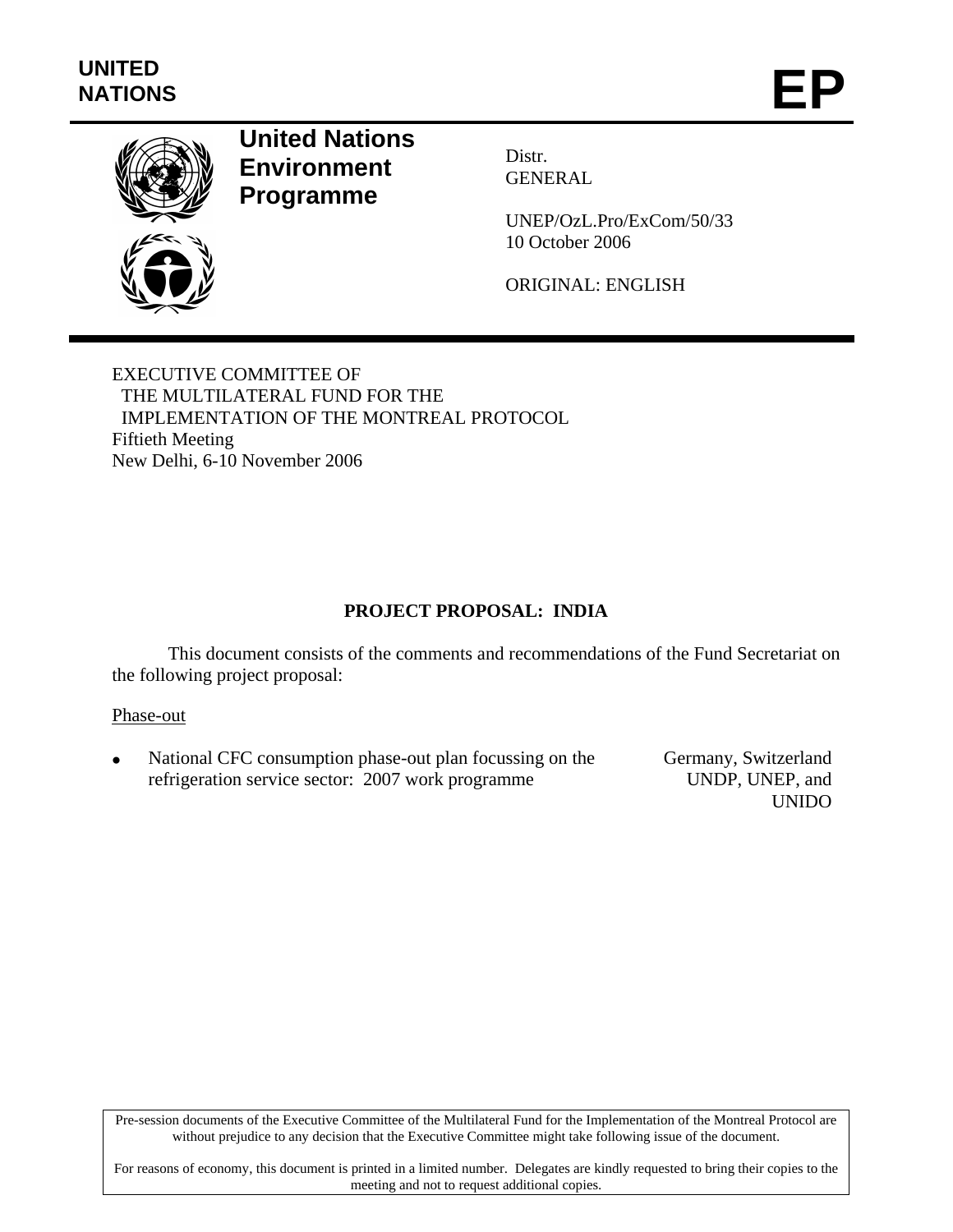#### **PROJECT EVALUATION SHEET – MULTI-YEAR PROJECTS INDIA**

#### **PROJECT TITLE BILATERAL/IMPLEMENTING AGENCY**

| National CFC consumption phase-out plan focussing on the refrigeration service | Germany, Switzerland, |
|--------------------------------------------------------------------------------|-----------------------|
| sector: 2007 work programme                                                    | UNDP, UNEP, and UNIDO |
| <b>SUB-PROJECT TITLES</b>                                                      |                       |

| (a) Sectoral phase-out plan for elimination of CFCs in the foam sector                           | <b>UNDP</b>                            |
|--------------------------------------------------------------------------------------------------|----------------------------------------|
| (b) Plan for phase-out plan of CFCs in the refrigeration (manufacturing) sector                  | UNDP, UNIDO                            |
| (c) National phase-out plan in service sector, customs and policy – service sector component     | UNDP, UNEP,<br>Switzerland and Germany |
| (d) National phase-out plan in service sector, customs and policy – customs and policy component | <b>UNEP</b>                            |

#### **NATIONAL CO-ORDINATING AGENCY:** Ozone Cell, Ministry of Environment and Forests

#### **LATEST REPORTED CONSUMPTION DATA FOR ODS ADDRESSED IN PROJECT A: ARTICLE-7 DATA (ODP TONNES, 2005**, **AS OF SEPTEMBER 2006)**

|            | 05702    |  |
|------------|----------|--|
| <b>CFC</b> | 1,997.09 |  |

#### **B: COUNTRY PROGRAMME SECTORAL DATA (ODP TONNES, 2005**, **AS OF SEPTEMBER 2006)**

| <b>ODS</b> | Aerosol     | Foam   | Ref. Mfg. | Ref. Servicing | Solvents | Process agent | Fumigant |
|------------|-------------|--------|-----------|----------------|----------|---------------|----------|
| $CFC-11$   | MDI: 164.00 | 123.00 |           | 50.00          |          |               |          |
| $CFC-12$   | MDI: 353.00 |        | 102.00    | 848.00         |          |               |          |

#### **CFC consumption remaining eligible for funding (ODP tonnes)**

**CURRENT YEAR BUSINESS PLAN:** Total funding US \$1,088 million: total phase-out 131.80 ODP tonnes.

| PROJECT DATA                 |                                               | 2004            | 2005          | 2006                               | 2007          | 2008          | 2009         | 2010     | <b>Total</b> |
|------------------------------|-----------------------------------------------|-----------------|---------------|------------------------------------|---------------|---------------|--------------|----------|--------------|
| CFC                          | Montreal Protocol limits                      | 6,681           | 3,340         | 3,340                              | 1.005         | 1.005         | 1.005        | $\Omega$ | n/a          |
|                              | Annual consumption limit                      | 3,489           | 2,266         | 1,560                              | 964           | 417           | 273          | $\Omega$ | n/a          |
| (ODP)                        | Annual phase-out from ongoing projects        | 926             | 115           | 0                                  | 0             | $\mathbf{0}$  | $\Omega$     | $\theta$ | 1,041        |
| tonnes)                      | Annual phase-out newly addressed              | 749             | 739           | 496                                | 147           | 145           | 173          | $\Omega$ | 2,449        |
|                              | Annual unfunded phase-out                     | $\Omega$        | 0             | 0                                  | 0             | $\Omega$      | 0            | $\Omega$ | $\Omega$     |
|                              | <b>TOTAL ODS CONSUMPTION TO BE PHASED OUT</b> | 1,223           | 706           | 596                                | 547           | 145           | 273          | $\bf{0}$ | 3,489        |
|                              | Project cost as originally submitted (US \$)  |                 |               |                                    |               |               |              |          |              |
|                              |                                               | 2004            | 2005          | 2006                               |               |               |              |          |              |
|                              | Final project costs (US \$):                  | $1st$ and $2nd$ | $3rd$ tranche | $\overline{4}^{\text{th}}$ tranche | $5th$ tranche | $6th$ tranche |              |          |              |
|                              |                                               | tranche         |               |                                    |               |               |              |          |              |
|                              | Funding for Lead IA (Germany)                 |                 | 105,090       | 436,200                            | 436,200       | 923,400       | $\Omega$     | $\Omega$ | 2,415,260    |
|                              | Funding for Cooperating IA (Switzerland)      |                 | 256,650       | 367,140                            | 367,140       | $\Omega$      | $\Omega$     | $\Omega$ | 1.600.600    |
|                              | Funding for Cooperating IA (UNDP)             | 2,304,250       | 1,332,377     | 167,860                            | 152,340       | 199,460       | $\Omega$     | $\Omega$ | 4,156,287    |
|                              | Funding for Cooperating IA (UNEP)             | 512,600         | 85,000        | 85,000                             | 85,000        | 32,400        | $\mathbf{0}$ | $\Omega$ | 800,000      |
| <b>Total project funding</b> |                                               | 3,940,890       | 1,779,117     | 1,056,200                          | 1,040,680     | 1,155,260     | $\mathbf{0}$ | $\bf{0}$ | 8,972,147    |
|                              | Final support costs (US \$):                  |                 |               |                                    |               |               |              |          |              |
|                              | Support cost for Lead IA (Germany)            | 53,868          | 13,662        | 56,706                             | 56,706        | 120,042       | $\Omega$     | $\Omega$ | 313,984      |
|                              | Support cost for Cooperating IA (Switzerland) | 45,893          | 33,365        | 47,728                             | 47.728        | $\Omega$      | $\Omega$     | $\Omega$ | 208,079      |
|                              | Support cost for Cooperating IA (UNDP)        | 20,790          | 112,417       | 12,590                             | 11.426        | 14.960        | $\mathbf{0}$ | $\Omega$ | 345,583      |
|                              | Support cost for Cooperating IA (UNEP)        | 33,319          | 11.050        | 11,050                             | 11.050        | 4.212         | $\Omega$     | $\Omega$ | 104,000      |
|                              | <b>Total support costs</b>                    | 153,870         | 170,494       | 128,074                            | 126,910       | 139,214       | $\bf{0}$     | $\bf{0}$ | 971,646      |
|                              | TOTAL COST TO MULTILATERAL FUND (US \$)       | 1.454,760       | 1,949,611     | 1,184,274                          | 1,167,590     | 1,294,474     | $\bf{0}$     | $\bf{0}$ | 9,943,792    |
|                              | Final project cost effectiveness (US \$/kg)   |                 |               |                                    |               |               |              |          | n.a.         |

**FUNDING REQUEST:** Approval of funding for fourth tranche (2007) as indicated above.

| SECRETARIAT'S RECOMMENDATIONS | Blanket approval |
|-------------------------------|------------------|
|-------------------------------|------------------|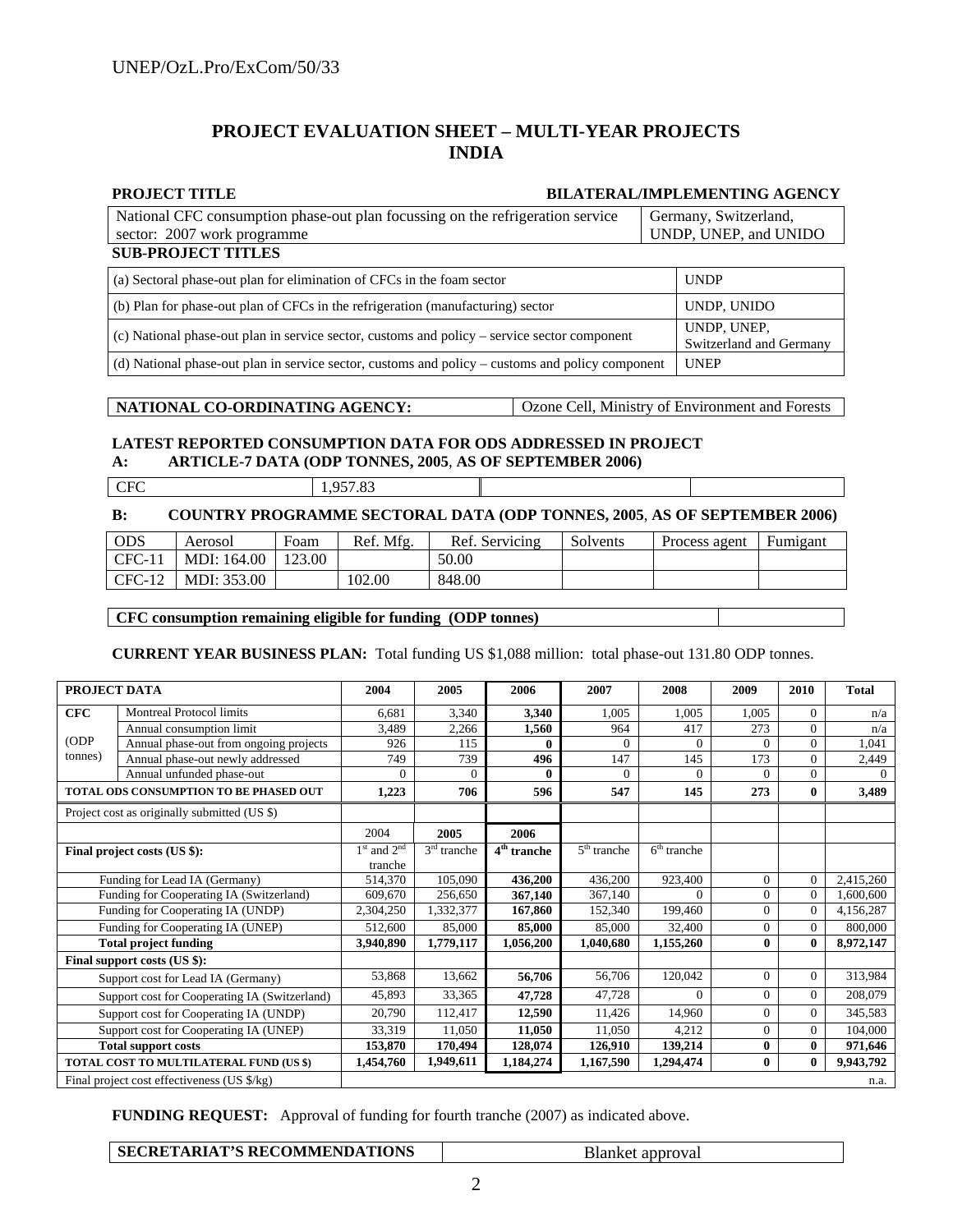# **PROJECT DESCRIPTION**

1. The Government of Germany, as the lead implementing agency, submitted on behalf of the Government of India the implementation report on the third phase of the National CFC Consumption Phase-Out Plan (NCCoPP) covering the period from April 2005 to March 2006, and is requesting the release of the fourth tranche of funding at the amount of US \$1,056,200 plus support costs of US \$128,074 for the implementation of the 2007 work programme. The fourth phase of the implementation plan provides detailed information on activities, objectives and planned expenditures, and indicates the agencies associated with the implementation of those specific activities. The submission includes the annual implementation plan for the period April 2007 to March 2008, and is accompanied by a verification report concerning the year 2005. The project is being implemented jointly with Switzerland (as bilateral), UNDP, UNEP and UNIDO.

#### Background

2. The "National Phase-out Plan for CFC Consumption in India focussing on the Refrigeration Service Sector" (NCCoPP) was approved by the Executive Committee of the Multilateral Fund at its 42nd Meeting in April 2004. Under the Plan, India will phase out the consumption of all CFCs by 1 January 2010. The project combines several previously approved sector plans and new activities into one national plan. To achieve the targeted reductions in CFC consumption, the Plan includes investment, non-investment, technical assistance, and capacity building activities. The four previous projects or planned activities: namely, service sector plan, customs and policy plan, refrigeration (manufacturing) sector plan, and foam sector plan originally had different performance and reporting requirements, which were largely harmonized in the process of creating one unified national plan.

#### Verification

3. The Government of Germany as the lead agency provided a verification report. This verification report was the first such report to be delivered under this agreement which included consumption verification. The report was very detailed in its description of the verification of ongoing activities and of sector consumption. There was less focus on determining India's total consumption of CFCs. Direct contact with customs or the exporters had not been established. The verification was undertaken based on customs summary data and customs-stamped export certificates. It was limited to CFC-11 and CFC-12, although India produces and exports also minor amounts of CFC-113. The verification established a consumption of 1,946 ODP tonnes of CFC-11 and CFC-12. The lead agency advised that CFC-113 consumption was reported by India under Article 7 as 11.46 ODP tonnes. Taking those into account, the partially verified data is consistent with the data reported under Article 7, with a total of 1,957.83 ODP tonnes. The limit for 2005, as set in the agreement, was 2,266 ODP tonnes.

#### Achievements

4. The Memorandum of Understanding between the Ozone Cell and GTZ was signed in August 2005. The project management is carried out directly by the Government of Germany with support from a project advisor and a project consultant.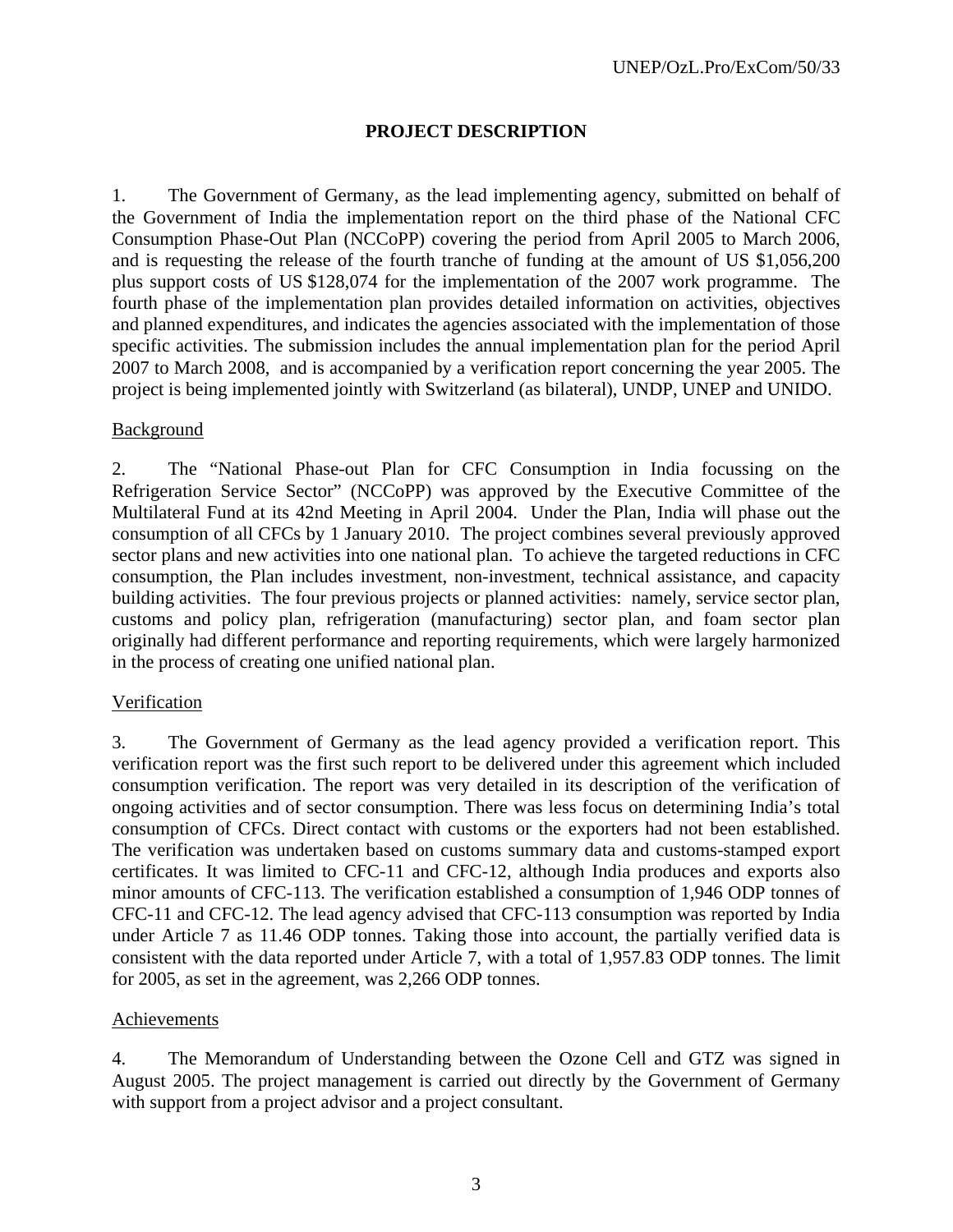5. Technicians are supported through a number of activities targeting different sub-sectors through different access road. The institutional user pilot retrofit demonstration programme completed eight workshops with more than 100 participants. Five MAC training providers have been identified and partly trained, and nine MAC pilot training programs with 199 participants in 5 states have been completed.

6. Refrigeration technician training in the domestic and small commercial sub-sectors has resulted in 131 programs with 1,711 participants in 2005. Ten of those programs were monitored for quality assurance. Three instructor training courses trained 66 instructors for vocational training institutes, and 120 units of equipment have been distributed to these training institutions. Three issues of a newsletter for refrigeration technicians with in total 15,000 copies in three languages have been disseminated. An awareness video/information kit has been developed and distributed, as well as a user information poster.

7. In order to support the equipment supply scheme for the technicians, four dealer network workshops with 225 participants and nine outreach/awareness workshops for technicians in several states have been organized. The technicians are supplied with two different sets of equipment and have to cover a share of the associated costs. So far, 509 sets of equipment have been procured and 207 of them delivered.

8. Phase-out activities in 36 sub-projects in the refrigeration manufacturing sector have been undertaken consisting of commissioning new equipment, trials with the new technology, destruction of replaced baseline equipment and commencement of CFC-free production. A phase-out of 245.64 ODP tonnes was achieved in 2005. Further phase-out will be achieved through completion of sub-projects at all the remaining 118 participating enterprises. One regional workshop for the refrigeration manufacturing sector had been held.

9. Phase-out activities at 74 subprojects in the foam sector have been carried out comprising of installation and commissioning of new equipment, trials with the new technology, destruction of replaced baseline equipment and commencement of CFC-free production. A phase-out of 417.80 MT had been achieved. During 2006, all activities at the remaining 32 sub-projects in the Foam Sector Plan are targeted for completion. Two regional workshops for the foam sector have been held.

10. Fourteen workshops for customs have been held, with a total of 470 officers trained on monitoring and control of ODS. An on-line training system for customs officers has been developed. A website has been established for the plan and is being used to disseminate further information to technicians, companies and other stakeholders.

# 2006 annual implementation plan

11. Activities planned include: training workshops for 1,810 technicians (standard service), retrofit courses for 352 MAC technicians, retrofit demonstration training for 110 technicians, equipment support for 360 technicians/enterprises and for 265 enterprises recovery/recovery and recycling equipment. The awareness programme will continue to disseminate information about the strategy and various planned activities. No activities are foreseen for 2006 under the customs and policy training component.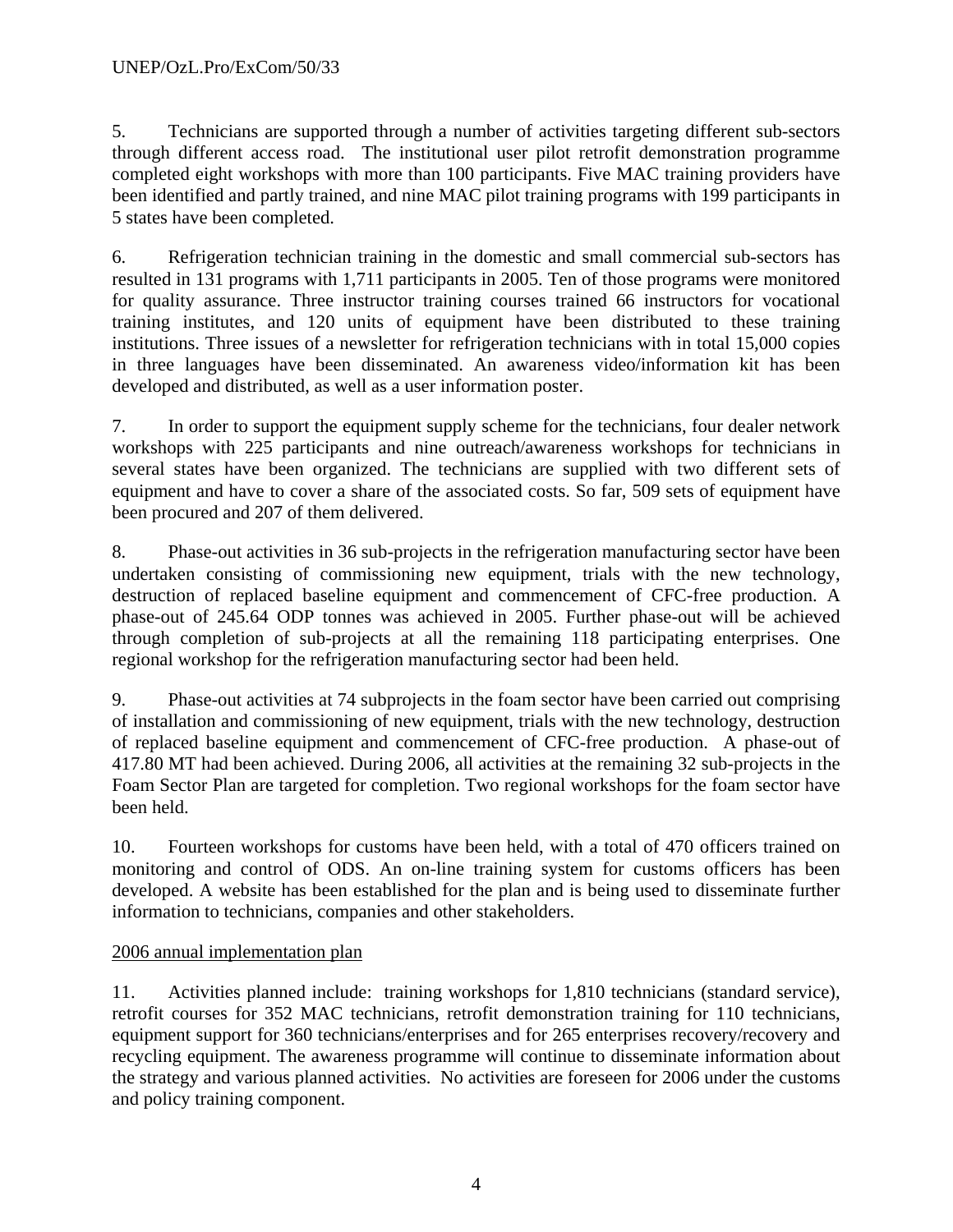# **SECRETARIAT'S COMMENTS AND RECOMMENDATIONS**

# **COMMENTS**

12. While the verification has not been provided to the extent specified in the agreement, it has already covered almost all relevant consumption. The verification effort typically includes at least sample checks of customs and/or exporters data, and feedback from customs regarding the actual processing of CFC import and export licenses. The verification report for India did not include such information.

13. The target consumption has been defined in the agreement to include CFC-11, CFC-12, CFC-113, CFC-114 and CFC-115, while the verified consumption related only to CFC-11 and CFC-12. In order to achieve an understanding for the potential consumption, the Secretariat took into account a separate verification report for the production sector, specifying CFC-113 production as 17.96 metric tonnes. There is no production of CFC-114 or CFC-115 in the country, and no import of these CFCs Consequently, based on several different verification reports available in the Secretariat, and taking into account the ODP of CFC-113, the Secretariat believes the consumption of India is equal to or lower than 1,960.37 ODP tonnes. This amount is significantly lower than the agreed target of 2,266 ODP tonnes.

14. The implementation of NCCoPP for India has progressed according to plan. The delayed signature of the MOU between India and the Government of Germany as lead agency has taken place, albeit with some delay. The plan has achieved or, in several cases, significantly surpassed its targets.

15. The annual implementation plan for April 2006 until March 2007 shows demanding but realistic targets and is in line with the phase-out objectives and implementation plan until 2010.

#### **RECOMMENDATIONS**

- 16. The Fund Secretariat recommends:
	- (a) Blanket approval of the 2007 annual implementation plan (fourth tranche) of the phase-out plan for India, with associated support costs at the funding levels shown in the table below; and
	- (b) That in future verification reports, the Government of Germany takes into consideration all substances covered in the Agreement and ensures that information obtained through direct contact with exporters and customs forms part of the verification report.